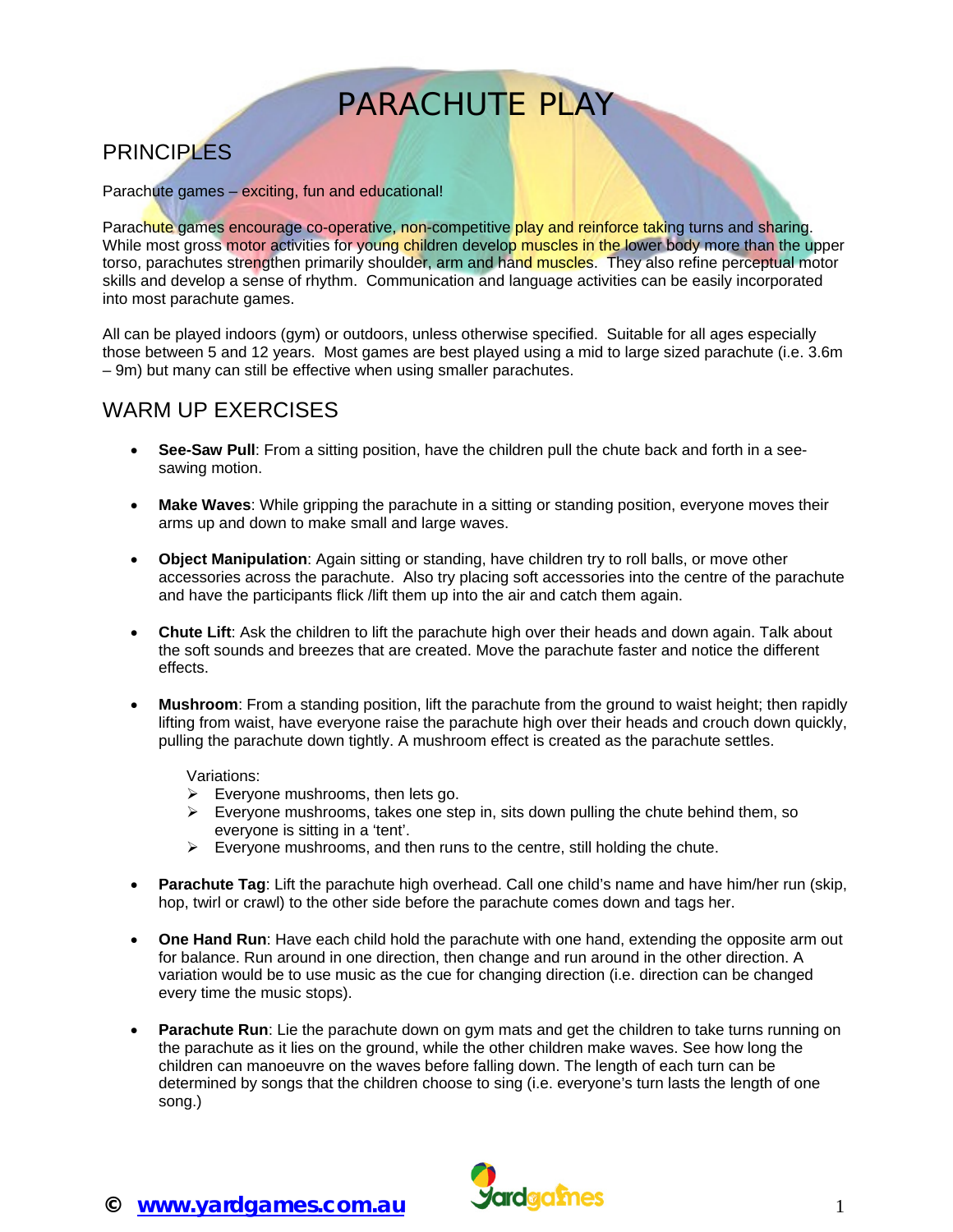# BEGINNER EXERCISES

#### **Tent Pole**:

Participants spread evenly around the parachute sitting down with one person under the parachute. This person is to be the tent pole and stands in the middle, holding the centre of the chute as high as possible. The tent-pole person calls out someone's name and goes and sits down in that person's place. The person called has to rush to the middle and take up the role of the tent-pole before the chute comes down. Repeat the procedure as long as you feel like it. Be careful the participants don't collide with each other as they swap positions under the chute.

#### **Upside-down Tent**:

An alternative way to make a tent is to have everyone lie on their backs under the chute, heads to the middle with their knees bent; stretch the chute tight and tuck the chute under your feet. You can place a soft ball on top of the chute for players to use their hands to bounce it around above the 'tent'.

#### **Air Vent**:

This game is good for recuperation after an energetic game. Hold the chute stretched out and have about a third of the people lie on the ground under it (best with heads near the middle). The rest of the group mushroom the chute up and quickly pull it down again repeatedly. Air rushing in and out cools those underneath like a giant fan, and the sensation of watching the chute rise up and then come down on top of you is very strange.

#### Variation:

 $\triangleright$  This by starting with participants holding the chute at waist level. Choose a start point and, moving clockwise (or anti-clockwise if you'd prefer) have them lift the parachute above their heads momentarily then down again to waist height in a **Mexican Wave** motion. Try this one with a light soft ball and keep it moving (see below).

#### **Weather Station**:

Pretend the parachute is a weather map. The leader then gives a weather report and participants move the parachute in response to the report they heard. For example, "I heard on the weather report this morning that there was a slight breeze over the Atlantic. What would that look like?" The children respond by making small waves in the parachute. Other suggestions have been high winds, snow (pull it tight to make ice), hurricanes, etc. Once they get the hang of it the possibilities are endless.

#### **Hopping Kangaroo:**

Set up an obstacle course. Have the participant hold the chute with one hand at waist height, all facing the same direction. When ready, start the chute bouncing by having children jump up and down on the spot, trying to get a consistent up and down motion. Once the motion is achieved, get the children to start moving forward, hopping around the course. For more advance participants, have a race with several smaller or mid sized parachutes around the course. Also try hopping and arm movements (lift chute from waist to overhead) at the same time.

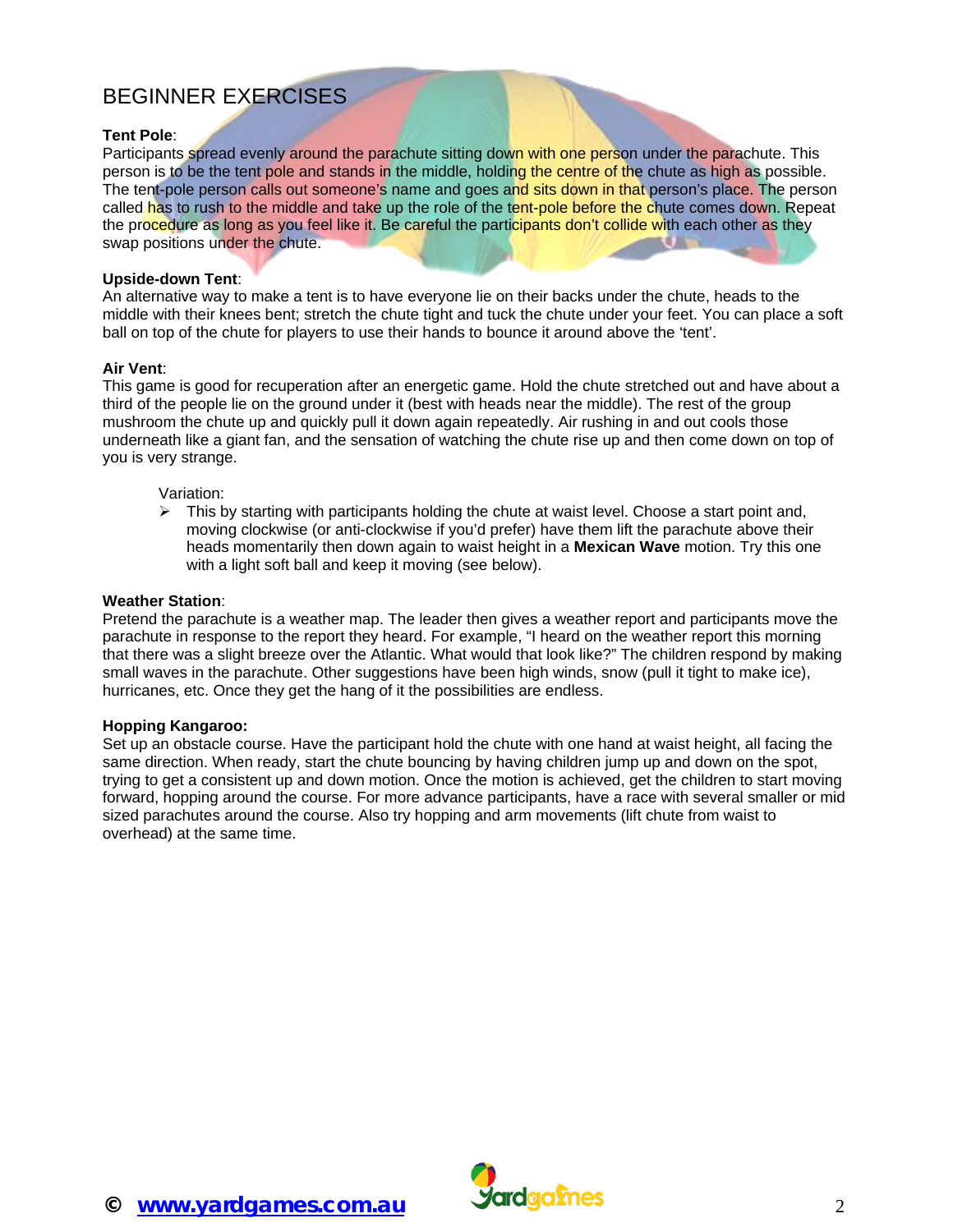# BALL GAMES

*Most of these games can be played with balls of different kinds (e.g. tennis balls; footballs; beachballs or* even a giant cage ball). Different sized balls will change the way in which the game goes, so feel *free to experiment.* 

*These games suit mid size to large parachutes, with 10-25 participants*

#### **Chute Ball:**

Best played with a large beach ball or ultra light volleyball. Everyone kneel down, place the parachute on the ground and pull it taught, and then put the ball in the middle. At the same time have everyone stand up and by pulling upwards and outwards, throw the ball as high in the air as possible.

#### **Parachute Volleyball:**

Have the children stand around the parachute while holding it with both hands waist high. Mark a line across the diameter of the chute. Split the parachute into two teams, one half versus the other. Throw a large lightweight ball into the middle. The aim is to get the ball off the chute onto the other team's side of the line or even to throw it over the other team's heads. You mustn't let go of the chute or touch the ball with any part of the body. Keeping score is optional. After several minutes of wild flapping and little progress the group should realize that coordination and strategy are needed to flick the ball off the chute.

#### Variation:

 $\triangleright$  Using 2 parachutes, split the children up in to two teams and put one team around each parachute. Each team should be standing, holding the parachute with both hands. Place the ball on one of the parachutes. The object is for the team with the ball to propel the ball into the air and have it land on the other team's parachute. This process then repeats itself going back the other direction. Once they have accomplished this move the teams increasingly further apart.

#### **Popcorn:**

Start with every body holding the chute stretched out. Throw as many soft balls as you can find on to the chute. Then see how quickly you can bounce them off without letting go of the chute.

#### Variations:

- $\blacktriangleright$  Have half of the children trying to bounce the balls off and half trying to keep them on.
- $\triangleright$  Have two or three children under the chute. The children under the chute have to try and push the balls off while everyone else tries to keep them bouncing.

#### **Mexican Wave Roller Ball:**

Everyone holds the chute taut. Place a large ball near the edge. Try to make the ball roll around the edge of the chute. To do this, someone starts the ball rolling. As it comes towards you, you lower the edge you are holding, and as it goes past you raise your edge. When all the players do this in synchronisation, it creates a kind of wave going round the edge of the chute which pushes the ball in a smooth steady circle. It can not be done without concentration and co-operation, but it is very rewarding for a group to eventually achieve the correct motion. Once you have mastered the correct motion try changing the direction or speeding up.

#### **ABC Volleyball:**

Have the children stand around the parachute holding its edges. The group must then bounce the ball once for each letter in the alphabet without dropping the ball. If the ball is dropped, begin again. This game is best played with younger children. It's great for 5 years and younger who are beginning to learn their ABC's.

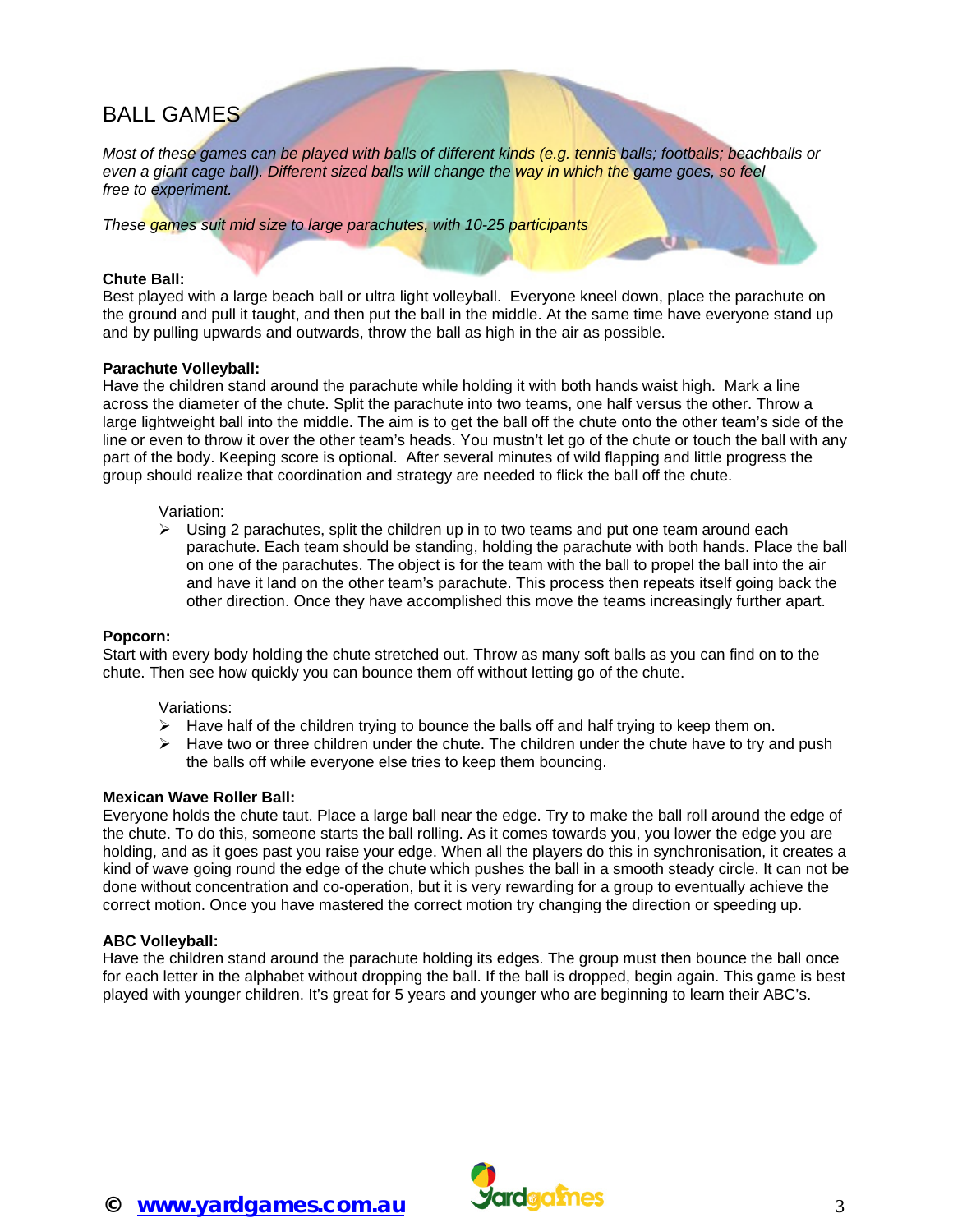# ACTIVE GAMES

#### **Changing Places:**

Mushroom the chute and call out a command, i.e. "Change over if you are wearing red." Everyone wearing red has to run under the chute to the opposite side, before the chute lands on them (although that is part of the fun) changing places with someone else (or at least finding an open spot).

#### Variations:

- ¾ **Name Change**: Have the children hold onto the edge of the parachute. On the count of three, have them lift it high into the air. Call out the names of two players. These players quickly change places under the canopy. Begin calling three or four names at a time. When the game is at its ending point, call out "all change" to have all the players switch. CAUTION: Watch for children colliding while trying to switch.
- ¾ **Performance Change:** Number the children by threes around the chute, so that you have an equal number of ones, twos and threes evenly spread out. Mushroom the chute, then call out a number and also a description of who you would like them to act as. For example, if you call out: "Mushroom. Number ones are monkeys", all of the number ones have to cross under the chute, acting like monkeys on the way.

#### **Wash and Dry Machine:**

Half the children are the machine the other half are the washing. Put the washing into the machine (children duck under the parachute) in goes the powder (put a small soft ball under with the children to pass around) and mix - give the parachute a good shake. The washing run around in a clockwise circle while the machine (parachute holders) run around in an anti-clockwise circle; pause (stop both groups) then start them in the reverse directions to before. After a couple of 'turns', pause, rinse (shake) then spin (both groups run in the same direction). Stop, shake and then dry by raising and lowering the chute in big movements. Repeat reversing roles of children.

#### **Wicked Web:**

Four people hang onto the parachute, holding it overhead. Set the play area alive with the other children pretending to be bugs and seeds blowing in the wind, trying not to get eaten. The four with the chute run after the other bugs and seeds trying to eat them by dropping their head (chute) onto the food. If they succeed in covering the child with the parachute, the child is eaten and must now attach themselves to the parachute. Now they join in, to catch the other children.

#### **Running Number Game:**

Have the children around the parachute count off by fours. Start them running lightly in a circular fashion holding the chute in one hand. Call one of the numbers (one- four). Children holding the number immediately release their grip on the chute and run towards the next vacated place. This means they have to put on a burst of speed to move ahead to the next vacated space.

#### **Wild Animals:**

Go around the circle and assign one of the four different animals, Platypus, Goanna, Wombat and Dingo to each child. Start the participants running lightly in a circular fashion holding the chute at waist height with one hand. Call out an animal name and the participants take the following action:

Platypus – chute stops, these children dive under the chute as the others lower the chute to knee height. Platypuses need to 'swim' under the chute to the next vacated position.

Goanna – chute stops and lowered to the floor. Goannas need to 'scurry' on top of the chute on all fours to the next vacated position.

Wombat – wombats let go of the chute, the chute keeps moving in a circular direction while the wombats walk in the opposite direction back to their original position.

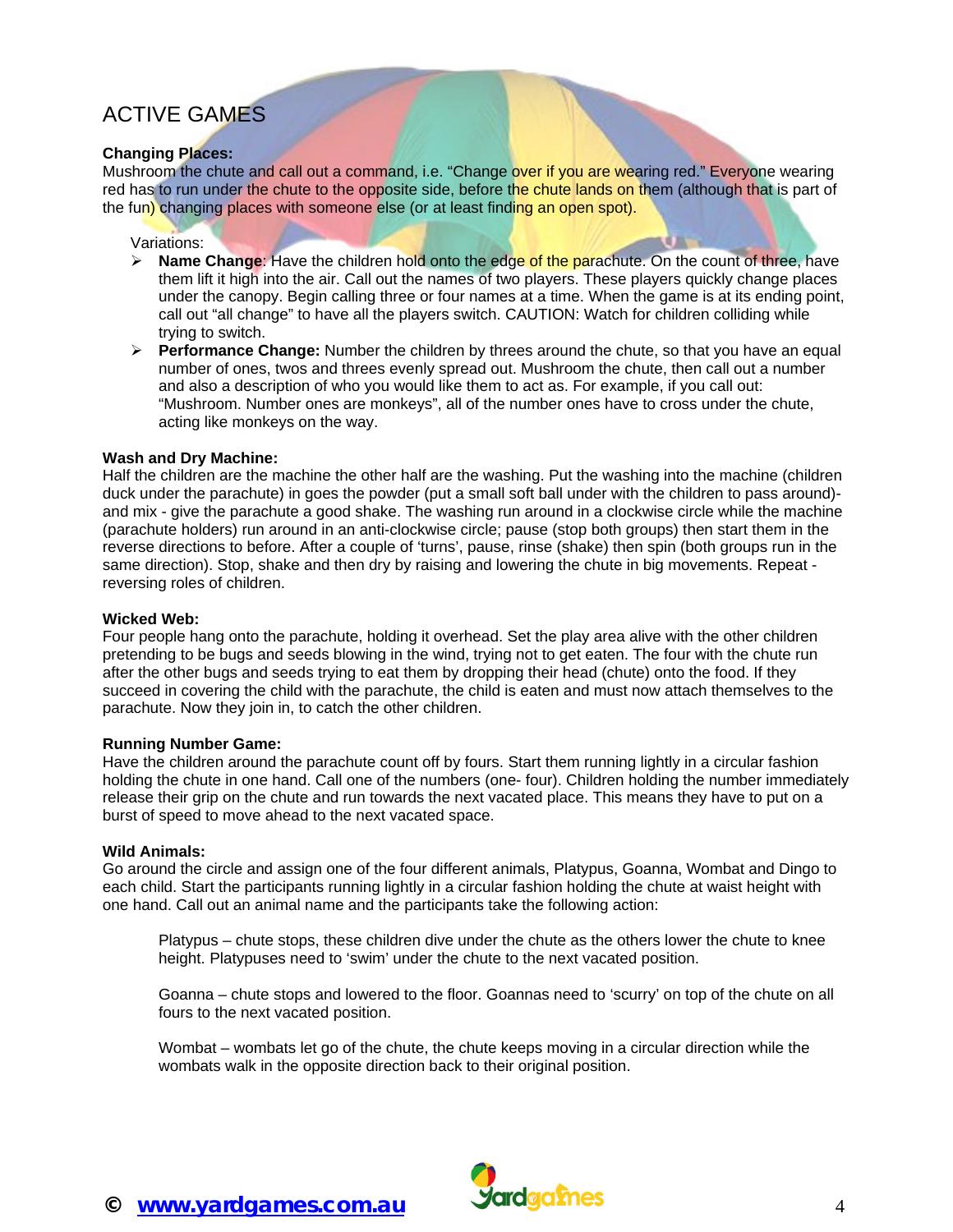Dingo – these participants release the chute, everyone else lifts their arms up making a howling noise and then lower it down making a growling noise. As the chute is in the air the dingos have to run under the parachute to another spot before it collapses on them.

Continue until everyone has been called at least twice.

#### **Games particularly suited to indoor use:**

#### **Bondi Beach Shark Attack:**

Everyone should sit on the floor in a circle, holding the parachute stretched out with their legs underneath it. The chute is the sea, and the children are all sitting on the beach, happily dipping their toes in the water. By shaking the edge of the chute, you will produce a realistic rippling wave effect.

Once the waves are going well, choose someone to be the shark, and tell them to wriggles under the chute on their stomach. They should move around underneath, and because of the waves, it is difficult to know where they are. The shark chooses a victim and grabs them by the feet. The victim will then let out a scream and disappear under the chute. The new person then becomes the shark.

#### **Crocodile Attack:**

Have the children sit around the parachute with their legs underneath. Their legs should be straight and the parachute should be held at chest height. Choose one or two children to be crocodiles and two or three to be medics. The crocodiles hide under the parachute and eat people by tugging on their victim's feet and pulling them under. The victim then becomes a crocodile. The medics run around the outside of the circle and hold people when they begin to be pulled under and are yelling for help. After there are so many crocodiles that the integrity of the parachute circle collapses, start a new game.

CAUTIONS: Caution the children not to play tug-of-war with victims. If a person is being saved, then the crocodile has to find a new victim, not continue to pull. Also, victims should allow themselves to be pulled under. This will help to avoid rug burns and other injuries.